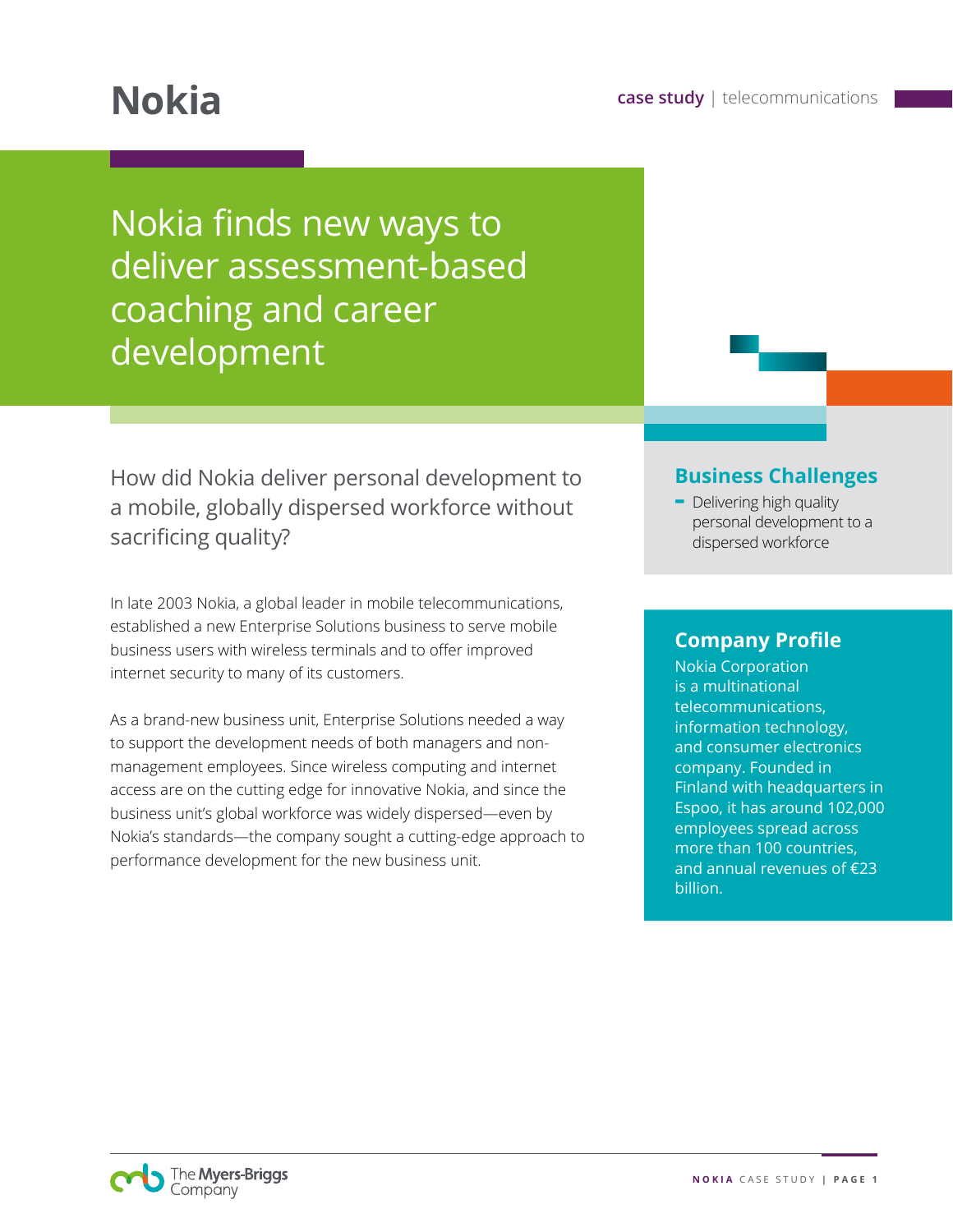# **Nokia**

## **Solution**

George Winston had been providing coaching and career development within Nokia for four years when he was asked to serve as HR performance development manager for the new business unit. Winston wanted formal assessments as the foundation of the center's program, and online delivery turned out to be a crucial factor in terms of both acceptance and efficiency. The challenge he faced was to find a way to serve a dispersed workforce without sacrificing quality. The solution was a novel Personal Assessment Center that blended the flexibility and convenience of online access with the quality of personal coaching at key points.

"We identify performance and skill gaps, but our more important focus is on performance improvement and job satisfaction," says Winston. "We help people create developmental action plans and then help them follow through. We start with an orientation session, so that our people will know what to expect and what is expected of them. In most cases, my people or I am able to conduct this session in person—either individually or with a group. We then help each individual define needs, preferences, and values using time-tested assessments, including the Strong Interest Inventory®, FIRO-B®, Thomas-Kilmann Conflict Mode Instrument, and Myers-Briggs Type Indicator® (MBTI®) Step I™ and Step II™ instruments, along with other specific assessments."

#### **Increased efficiency**

"The assessment phase is where we go virtual. Employees can complete them online, when and where it is convenient. Confidentiality is essential; our employees are assured that their information is stored outside Nokia. And, in my observation, results are more consistent and reliable when the assessments are completed online. The availability of several leading assessments online makes my job much easier."

The results of the assessments along with some explanation can be delivered by email. But full explanation and coaching requires

## **Solution**

- **-** Design new format for personal development within Nokia
- **-** Use technology and online elements to reach employees

The availability of several leading assessments online makes my job much easier. We couldn't provide the support we do without online assessments and telephone coaching. **George Winston,**  HR Performance Development Manager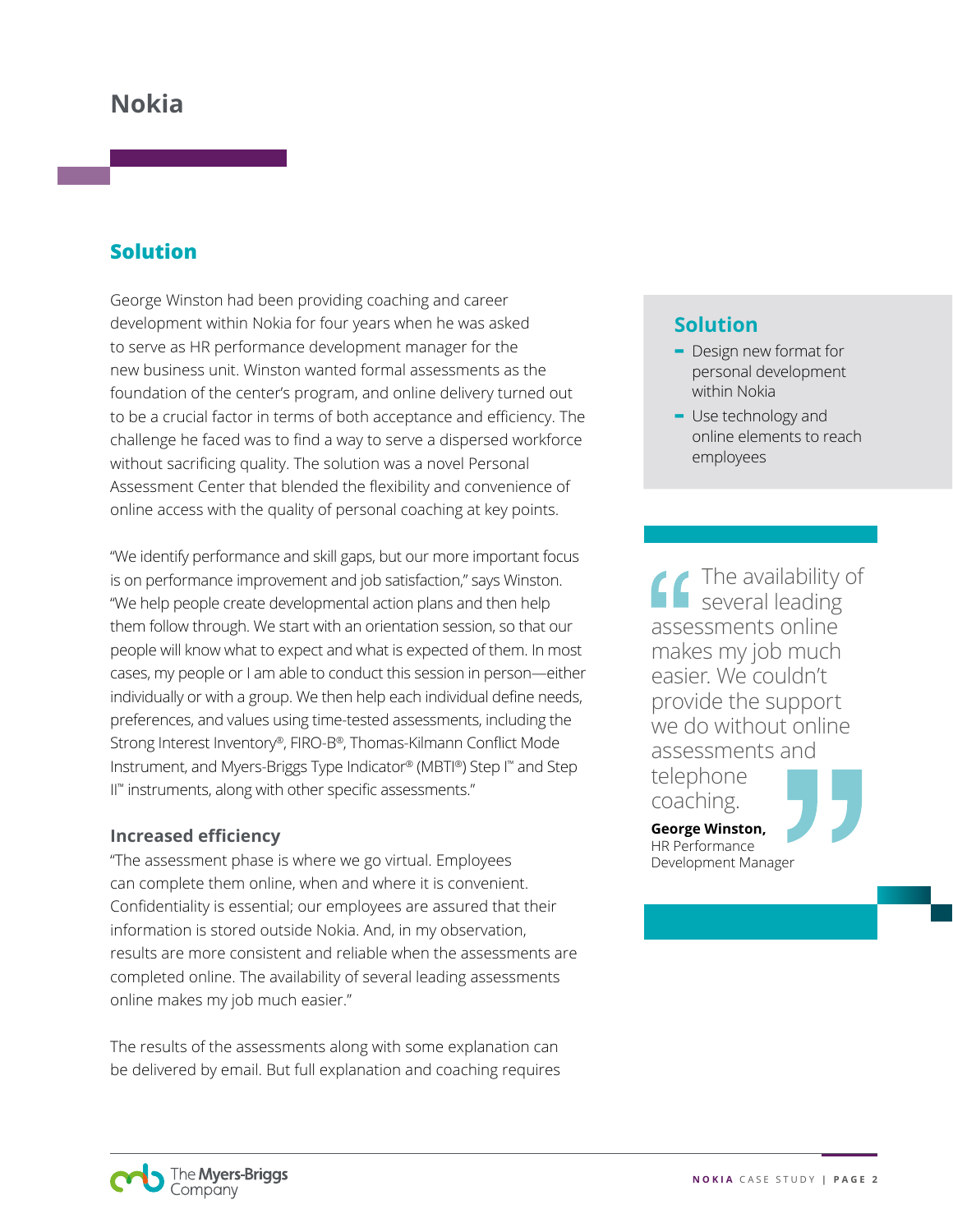# **Nokia**

dialogue—face-to-face or by phone. "I travel a great deal," says Winston. "We couldn't provide the support we do without online assessments and telephone coaching.

## **Results**

The Personal Assessment Center has had one counterintuitive effect: It has reduced the need for training.

Winston reports, "Our people enter the process wanting training and thinking they need it. Now, in many cases, that is exactly what they get—training tailored to meet their job requirements and gaps. But in a surprising number of cases, we are finding that behavior change or job realignment is the answer. We're not just looking for gaps in skills and knowledge. We also make use of values sorts and consider how well the employee aligns to the climate and how well his or her values fit the job. Basically, we've evolved from training toward diagnostics."

For managers, the Enterprise Solutions business provides one-onone coaching, relying heavily on online assessments complemented by an internally developed 360-degree instrument. "In our leadership development coaching, just as in our Personal Assessment Center, assessments enable our people to understand themselves better and to take ownership of their careers. In contrast, debriefing and coaching are best performed face to face; even so, we are experimenting to see whether telephone debriefing can help us meet the needs of our widely dispersed managers.

## **Results**

- **-** Using a blend of online elements (reports and assessments) and oneto-one delivery (feedback) increased efficiency
- **-** Better evaluation of what employees think they need and what they really need